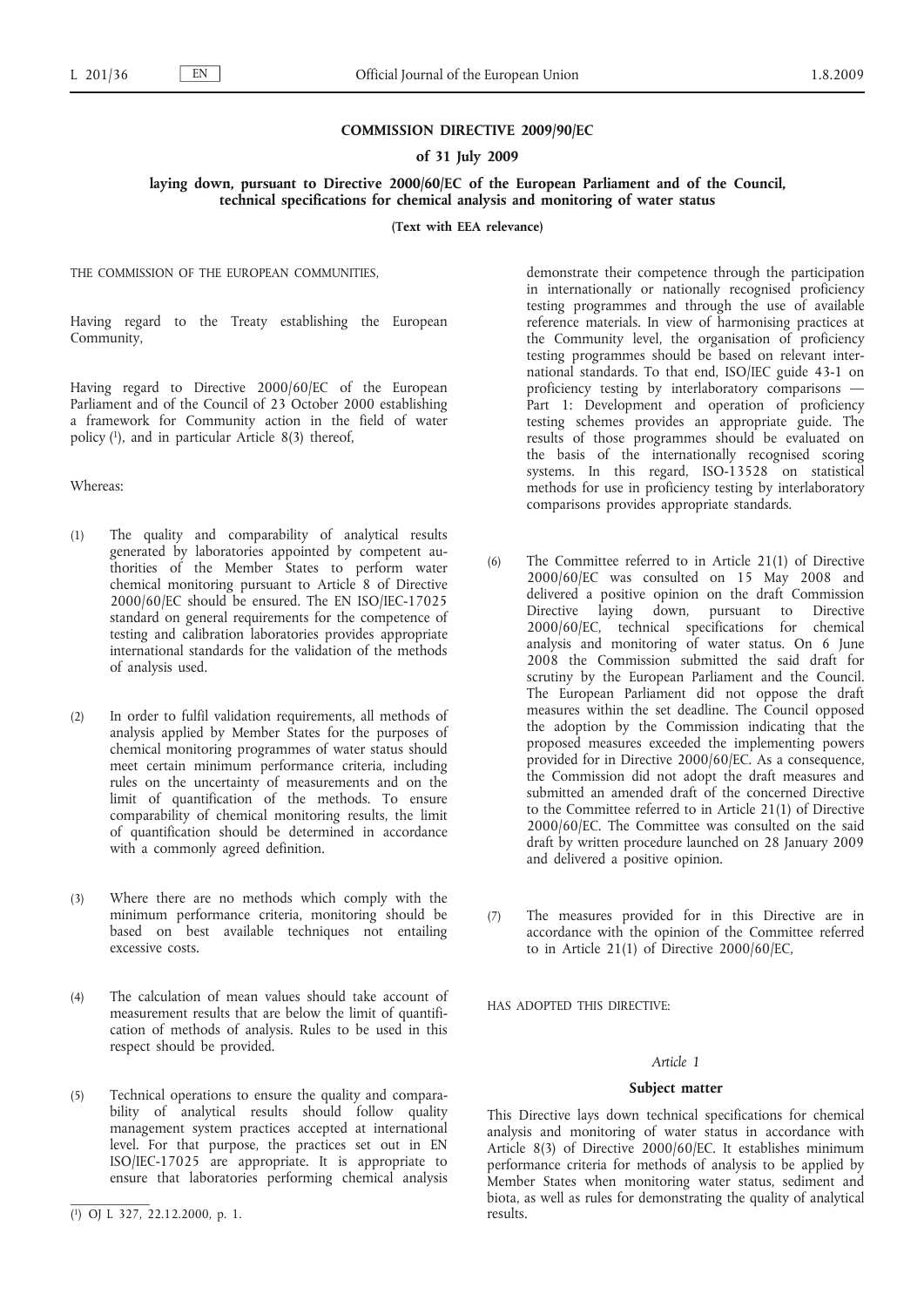# *Article 2*

### **Definitions**

For the purpose of this Directive, the following definitions shall apply:

- 1. 'limit of detection' means the output signal or concentration value above which it can be affirmed, with a stated level of confidence that a sample is different from a blank sample containing no determinand of interest;
- 2. 'limit of quantification' means a stated multiple of the limit of detection at a concentration of the determinand that can reasonably be determined with an acceptable level of accuracy and precision. The limit of quantification can be calculated using an appropriate standard or sample, and may be obtained from the lowest calibration point on the calibration curve, excluding the blank;
- 3. 'uncertainty of measurement' means a non-negative parameter characterizing the dispersion of the quantity values being attributed to a measurand, based on the information used.

#### *Article 3*

### **Methods of analysis**

Member States shall ensure that all methods of analysis, including laboratory, field and on-line methods, used for the purposes of chemical monitoring programmes carried out under Directive 2000/60/EC are validated and documented in accordance with EN ISO/IEC-17025 standard or other equivalent standards accepted at international level.

## *Article 4*

### **Minimum performance criteria for methods of analysis**

1. Member States shall ensure that the minimum performance criteria for all methods of analysis applied are based on an uncertainty of measurement of 50 % or below (k = 2) estimated at the level of relevant environmental quality standards and a limit of quantification equal or below a value of 30 % of the relevant environmental quality standards.

2. In the absence of relevant environmental quality standard for a given parameter, or in the absence of method of analysis meeting the minimum performance criteria set out in paragraph 1, Member States shall ensure that monitoring is carried out using best available techniques not entailing excessive costs.

### *Article 5*

#### **Calculation of mean values**

1. Where the amounts of physico-chemical or chemical measurands in a given sample are below the limit of quantification, the measurement results shall be set to half of the value of the limit of quantification concerned for the calculation of mean values.

2. Where a calculated mean value of the measurement results referred to paragraph 1 is below the limits of quantification, the value shall be referred to as less than limit of quantification'.

3. Paragraph 1 shall not apply to measurands that are total sums of a given group of physico-chemical parameters or chemical measurands, including their relevant metabolites, degradation and reaction products. In those cases, results below the limit of quantification of the individual substances shall be set to zero.

#### *Article 6*

#### **Quality assurance and control**

1. Member States shall ensure that laboratories or parties contracted by laboratories apply quality management system practices in accordance with EN ISO/IEC-17025 or other equivalent standards accepted at international level.

2. Member States shall ensure that laboratories or parties contracted by laboratories demonstrate their competences in analysing relevant physico-chemical or chemical measurands by:

- (a) participation in proficiency testing programmes covering the methods of analysis referred to in Article 3 of this Directive of measurands at levels of concentrations that are representative of chemical monitoring programmes carried out under Directive 2000/60/EC, and
- (b) analysis of available reference materials that are representative of collected samples which contain appropriate levels of concentrations in relation to relevant environmental quality standards referred to in Article 4(1).

3. The proficiency testing programmes referred to in paragraph  $2(a)$  shall be organised by accredited organisations or internationally or nationally recognised organisations which meet the requirements of ISO/IEC guide 43-1 or of other equivalent standards accepted at international level.

The results of participation in those programmes shall be evaluated on the basis of the scoring systems set out in ISO/IEC guide 43-1 or in the ISO-13528 standard or in other equivalent standards accepted at international level.

### *Article 7*

### **Transposition**

1. Member States shall bring into force the laws, regulations and administrative provisions necessary to comply with this Directive at the latest two years after its entry into force. They shall forthwith communicate to the Commission the text of those provisions.